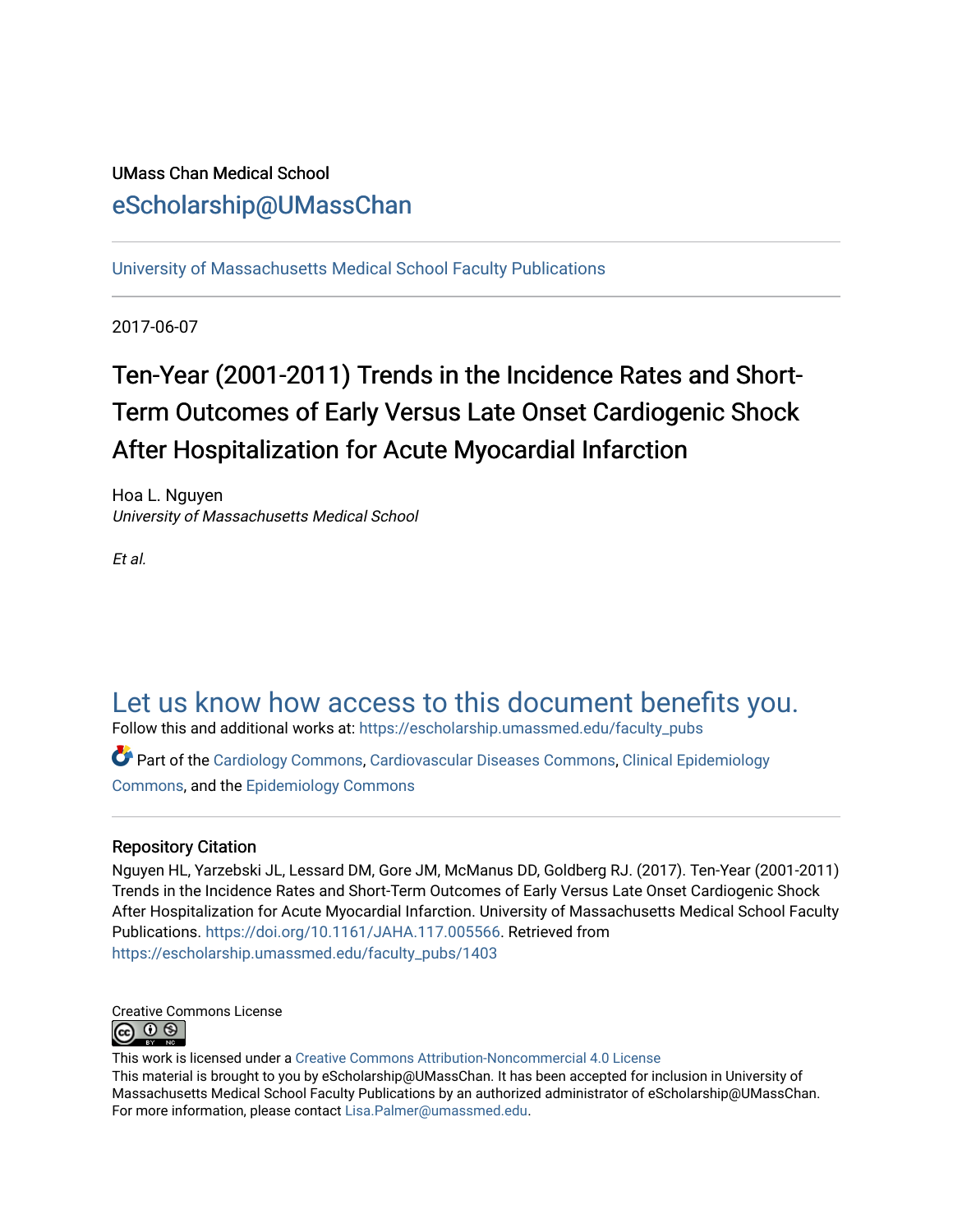

## Ten-Year (2001–2011) Trends in the Incidence Rates and Short-Term Outcomes of Early Versus Late Onset Cardiogenic Shock After Hospitalization for Acute Myocardial Infarction

Hoa L. Nguyen, MD, MS, PhD; Jorge Yarzebski, MD, MPH; Darleen Lessard, MS; Joel M. Gore, MD; David D. McManus, MD, MS; Robert J. Goldberg, PhD

Background-Cardiogenic shock (CS) is a serious complication of acute myocardial infarction, and the time of onset of CS has a potential role in influencing its prognosis. Limited contemporary data exist on this complication, however, especially from a population-based perspective. Our study objectives were to describe decade-long trends in the incidence, in-hospital mortality, and factors associated with the development of CS in 3 temporal contexts: (1) before hospital arrival for acute myocardial infarction (prehospital CS); (2) within 24 hours of hospitalization (early CS); and (3)  $\geq$ 24 hours after hospitalization (late CS).

Methods and Results-The study population consisted of 5782 patients with an acute myocardial infarction who were admitted to all 11 hospitals in central Massachusetts on a biennial basis between 2001 and 2011. The overall proportion of patients who developed CS was 5.2%. The proportion of patients with prehospital CS (1.6%) and late CS (1.5%) remained stable over time, whereas the proportion of patients with early CS declined from 2.2% in 2001–2003 to 1.2% in 2009–2011. In-hospital mortality for prehospital CS increased from 38.9% in 2001–2003 to 53.6% in 2009–2011, whereas in-hospital mortality for early and late CS decreased over time (35.9% and 64.7% in 2001–2003 to 15.8% and 39.1% in 2009–2011, respectively).

Conclusions---Development of prehospital and in-hospital CS was associated with poor short-term survival and the in-hospital death rates among those with prehospital CS increased over time. Interventions focused on preventing or treating prehospital and late CS are needed to improve in-hospital survival after acute myocardial infarction. (*J Am Heart Assoc.* 2017;6:e005566. DOI: [10.1161/JAHA.117.005566.](info:doi/10.1161/JAHA.117.005566))

Key Words: acute myocardial infarction • cardiogenic shock timing • hospital prognosis • population-based study

**C** ardiogenic shock (CS) is a serious complication of acute myocardial infarction (AMI).<sup>1–6</sup> The frequency of CS has either slightly declined or remained unchanged over time, with reported rates ranging from 3% through 10%, depending, in part, on the definitions used to define CS and the characteristics of the populations studied.<sup> $7-11$ </sup> Although the hospital case-fatality rates associated with CS have encouragingly

declined over time, CS remains a major cause of death among patients hospitalized with AMI. $7-11$ 

Understanding the magnitude and impact of the timing of CS, and factors associated with the time of onset of CS, are crucial to identifying patients at increased risk for this serious clinical complication and enhancing their prognosis. Previous studies have shown that a minority of patients with AMI developed CS before hospital admission, whereas the majority developed this complication during their acute hospitalization, especially during the first 24 hours.<sup>7,9,12–16</sup> The pathophysiology, hospital management, and outcomes associated with CS are likely to be different for patients who develop this complication prehospital or at varying time intervals during hospitalization for AMI. However, data in this area are very limited or from the distant past.<sup>7,14–16</sup>

In several previous publications from our population-based coronary heart disease surveillance system among residents of central Massachusetts, we examined trends in the incidence and hospital case-fatality rates associated with in-hospital CS among patients hospitalized with AMI. $4-6,8$  The objectives of the present study were to describe relatively contemporary decade-

From the Departments of Quantitative Health Sciences (H.L.N., J.Y., D.L., D.D.M., R.J.G.) and Medicine (J.M.G., D.D.M., R.J.G.), University of Massachusetts Medical School, Worcester, MA; Department of Quantitative Sciences, Baylor Scott and White Health, Dallas, TX (H.L.N.).

Correspondence to: Robert J. Goldberg, PhD, Division of Epidemiology of Chronic Diseases and Vulnerable Populations, Department of Quantitative Health Sciences, University of Massachusetts Medical School, 368 Plantation St, Worcester, MA 01605. E-mail: robert.goldberg@umassmed.edu

Received January 12, 2017; accepted April 10, 2017.

 $©$  2017 The Authors. Published on behalf of the American Heart Association, Inc., by Wiley. This is an open access article under the terms of the [Creative](http://creativecommons.org/licenses/by-nc/4.0/) [Commons Attribution-NonCommercial](http://creativecommons.org/licenses/by-nc/4.0/) License, which permits use, distribution and reproduction in any medium, provided the original work is properly cited and is not used for commercial purposes.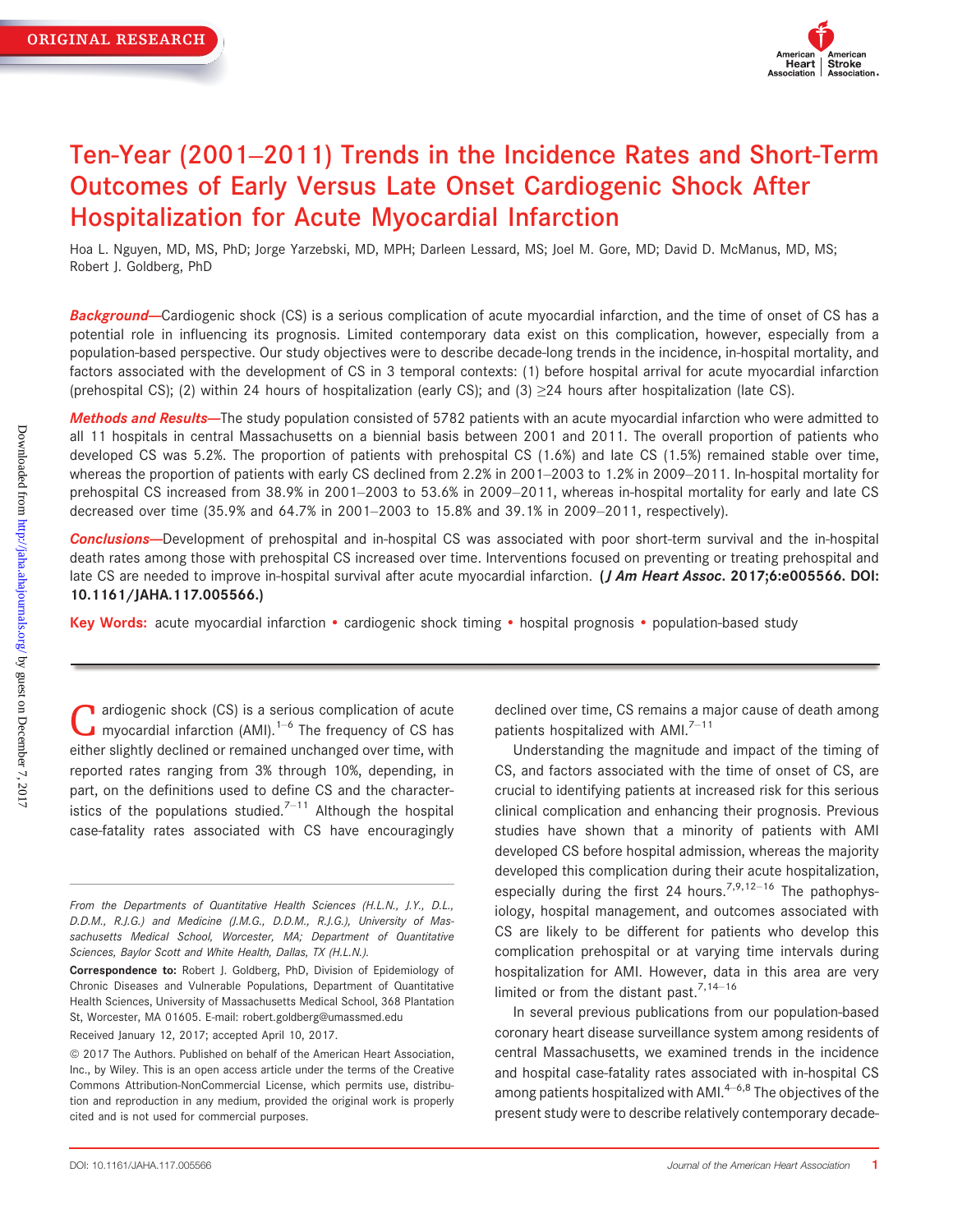### Clinical Perspective

#### What is New?

- The results of this community-wide study provide insights into the magnitude of CS, the timing of its occurrence, and its impact on in-hospital death rates among patients hospitalized with AMI overall and over time.
- The proportion of patients who developed prehospital or late (>24 hours after hospital admission) CS remained stable, whereas the proportion of patients who developed early CS increased and subsequently decreased between the most distant and recent study years.
- The in-hospital death rates were 46%, 33%, and 54%, respectively, for those with prehospital, early, and late CS.

#### What are the Clinical Implications?

- Clinicians should remain diligent about the prevention of this significant clinical syndrome and treat patients with AMI who develop this condition as soon as possible, especially those who develop CS later during their acute hospital stay.
- We found differences in the sociodemographic and clinical factors associated with the timing of CS, which reinforces the need for a more-detailed assessment of possible predisposing factors that may lead to the development of this serious clinical syndrome at varying time intervals after hospitalization for AMI.

long trends (2001–2011) in the incidence and in-hospital death rates associated with the timing of CS (prehospital, early during hospitalization, and late) in patients hospitalized with AMI and explore factors associated with the timing of CS.

### Methods

The Worcester Heart Attack Study is an ongoing populationbased investigation that is examining long-term trends in the descriptive epidemiology of AMI among residents of the Worcester, Massachusetts, metropolitan area hospitalized at all medical centers in central Massachusetts on an approximate biennial basis. $2,3,17,18$  All data collected from the hospital medical records of patients with independently validated AMI in this population-based clinical/epidemiological investigation are independently reviewed by experienced physician and nurse reviewers and validated to the extent possible. This is in contrast to information that is recorded in an administrative database, which is often neither independently reviewed nor validated in a standardized manner.

Computerized printouts of patients discharged from all greater Worcester hospitals with possible AMI (International Classification of Disease, Ninth Revision codes: 410–414, 786.5) were identified and cases of AMI were independently

validated using predefined criteria.<sup>2,3,17,18</sup> We reviewed the medical records of all consecutive geographically eligible (eg, resident of central Massachusetts) patients who were hospitalized for AMI at all 11 central MA medical centers during the years under study. Diagnoses of ST-segment elevation myocardial infarction (STEMI) and non-ST segment elevation myocardial infarction (NSTEMI) were made using standardized criteria.<sup>19</sup>

Trained nurses and physicians abstracted information on patients' demographic and clinical characteristics and hospital treatment practices through the review of hospital medical records. These factors included patients' age, sex, race/ ethnicity, mode of transportation, hospital length of stay, history of previously diagnosed comorbidities and cardiac procedures, AMI type (STEMI versus NSTEMI) and order (initial versus previous), clinical signs and symptoms, and laboratory findings on admission.<sup>20,21</sup> Information on the development of important in-hospital complications, including atrial fibrillation,<sup>22</sup> CS,<sup>6</sup> heart failure,<sup>23</sup> and stroke,<sup>24</sup> was collected.

Patients with a systolic blood pressure of <80 mm Hg in the absence of hypovolemia and associated with cyanosis, cold extremities, changes in mental status, persistent oliguria, or congestive heart failure, as recorded in hospital medical records, were defined as having  $CS.<sup>4–6</sup>$  The definition of CS remained the same during all periods studied. This disorder was defined so that patients with classic signs and symptoms of this clinical syndrome would be included. Data on cardiac index or left ventricular ejection fraction findings were not included as part of our working definition for CS in this study. In the present analysis, because the exact time of onset of AMI was not possible to be precisely determined, CS was categorized into 3 distinct groups based on time of admission: prehospital; early (during the first 24 hours after admission); and late shock  $(≥24$  hours after hospital admission).

Data on the receipt of 3 coronary diagnostic and interventional procedures (cardiac catheterization, percutaneous coronary intervention [PCI], and coronary artery bypass grafting [CABG]), intra-aortic balloon pump (IAPB) support, and various pharmacotherapies during hospitalization, including angiotensin converting inhibitors/angiotensin receptor blockers, aspirin, beta-blockers, and lipid-lowering agents, were obtained. Patients with a diagnosis of AMI associated with an interventional procedure were not included in this study.

#### Statistical Analysis

We estimated the incidence of CS for the 3 temporally characterized groups (prehospital, early, and late) in a standard manner. We compared patient characteristics, hospital management practices, in-hospital clinical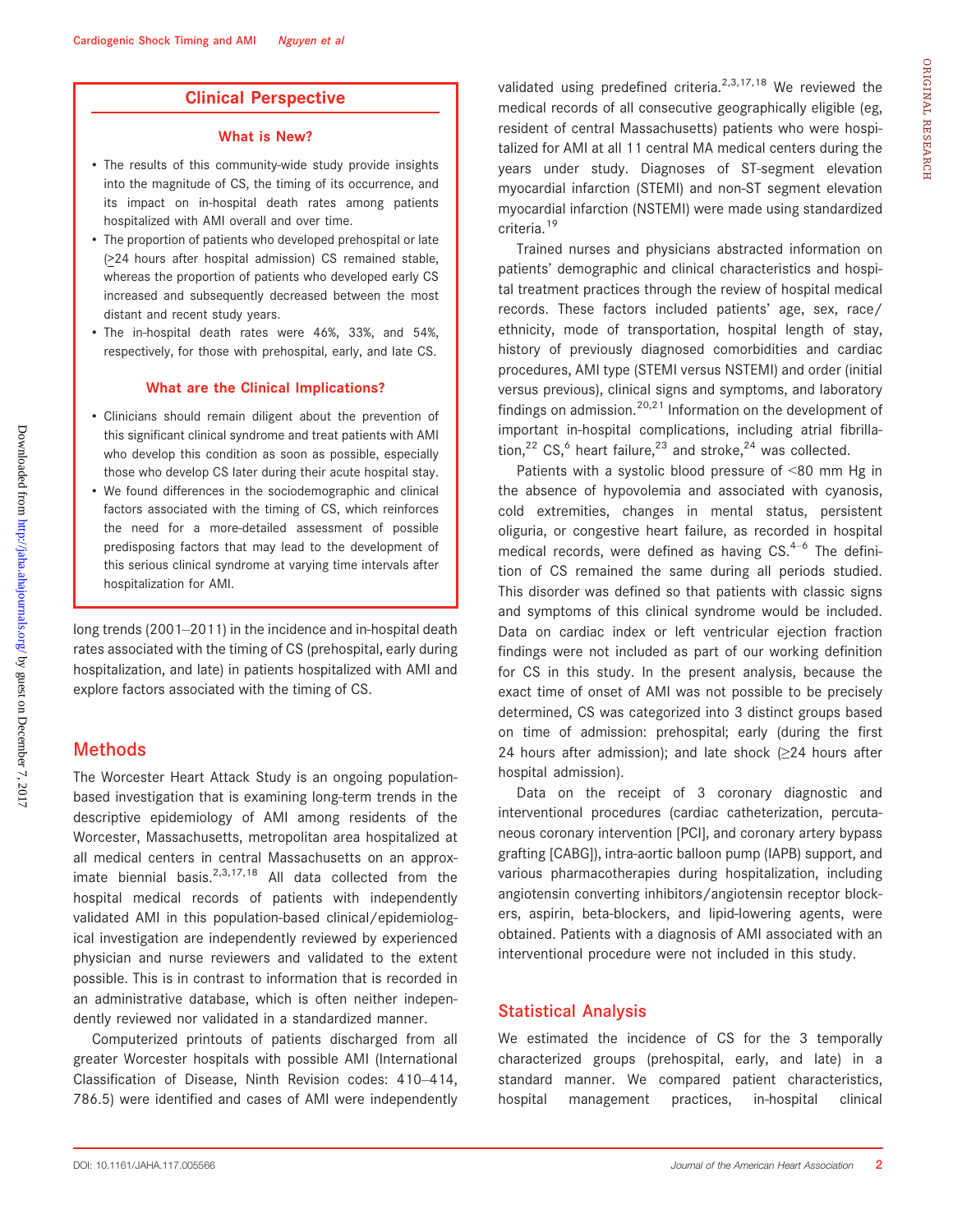complications, and in-hospital case-fatality rates (CFRs) in the 3 CS groups using chi-square tests for categorical variables and ANOVA tests for continuous variables.

In examining factors associated with the development of CS at different time points, we used a multivariable multinomial logistic regression model (with patients who did not develop CS serving as the reference group), including age, sex, ambulance transportation, previously diagnosed comorbidities, past cardiac procedures, and AMI type and order. Because we were unable to determine the relationship between the timing of development of other clinical complications during hospitalization and the onset of CS, we did not include other clinical complications in this regression model.

In examining the association between the timing of CS and in-hospital death rates, we used multivariable logistic regression models to control for the effects of several sociodemographic and clinical factors of prognostic importance. These factors were chosen based on the findings from previously published studies and because they differed between our primary comparison groups of patients with CS at a P value of <0.20. These factors included age, sex, study year, hospital transportation, previously diagnosed comorbidities (eg, angina, diabetes mellitus, heart failure, hypertension, and stroke), past cardiac procedures (PCI, CABG), AMI type (STEMI versus NSTEMI) and order (initial versus prior), other clinical complications that patients may have developed during their acute hospitalization (eg, atrial fibrillation, heart failure, and stroke), and hospital length of stay.

All analyses were performed using SAS software (version 9.3; SAS Institute Inc, Cary, NC). This study was approved by the institutional review board at the University of Massachusetts Medical School (Worcester, MA).

## **Results**

The study population consisted of 5782 patients hospitalized with AMI at the 11 tertiary care and community medical centers in central Massachusetts on a biennial basis between 2001 and 2011. The average age of this study population was 70 years old and 56.6% were men.

## Trends in Incidence Rates According to Timing of CS

The overall proportion of residents of the Worcester metropolitan area who were hospitalized for AMI at all central MA medical centers who developed CS was 5.2%; there was a slightly increasing trend in the frequency of CS in this population between 2001–2003 (5.1%) and 2005–2007 (6.0%) and a decreasing trend thereafter to 4.4% in

2009–2011. The proportion of patients who developed either prehospital (1.6%) or late CS (1.5%) remained relatively unchanged over time (Figure 1). The proportion of patients who developed early CS increased between 2001–2003 (2.2%) and 2005–2007 (2.9%) and declined thereafter to 1.2% in 2009–2011.

Among the 1853 patients who were diagnosed with a STEMI, 2.5% developed CS before admission, 4.3% during the first day of hospitalization, and 2.1% after this time; these proportions were 1.2% at each of these 3 time points among the 3929 patients who developed an NSTEMI ( $P<0.001$ ).

## Trends in Hospital Death Rates According to Timing of CS

The overall in-hospital CFR associated with CS was 42.7%. The overall in-hospital 2CFRs for patients with prehospital, early, and late CS were 45.7%, 32.8%, and 54.1%, respectively. The in-hospital CFRs associated with prehospital CS increased from 38.9% in 2001–2003 to 53.6% in 2009–2011 (Figure 2), whereas the in-hospital CFRs associated with early or late CS declined (35.9% and 64.7% in 2001–2003 to 15.8% and 39.1% in 2009–2011, respectively) over this period.

Among patients who were diagnosed with an STEMI, 46.8% of those who developed CS before admission (n=47) died during their acute hospitalization compared with 77.2% of those who developed CS during the first 24 hours of admission (n=79) and 53.9% of the 39 who developed CS thereafter ( $P<0.001$ ). Among patients with an NSTEMI, 55.6% of the 45 who developed CS before admission died, 50.0% of the 46 who developed CS during the first 24 hours of admission died, whereas 39.1% of the 46 who developed CS thereafter died  $(P<0.001)$ .



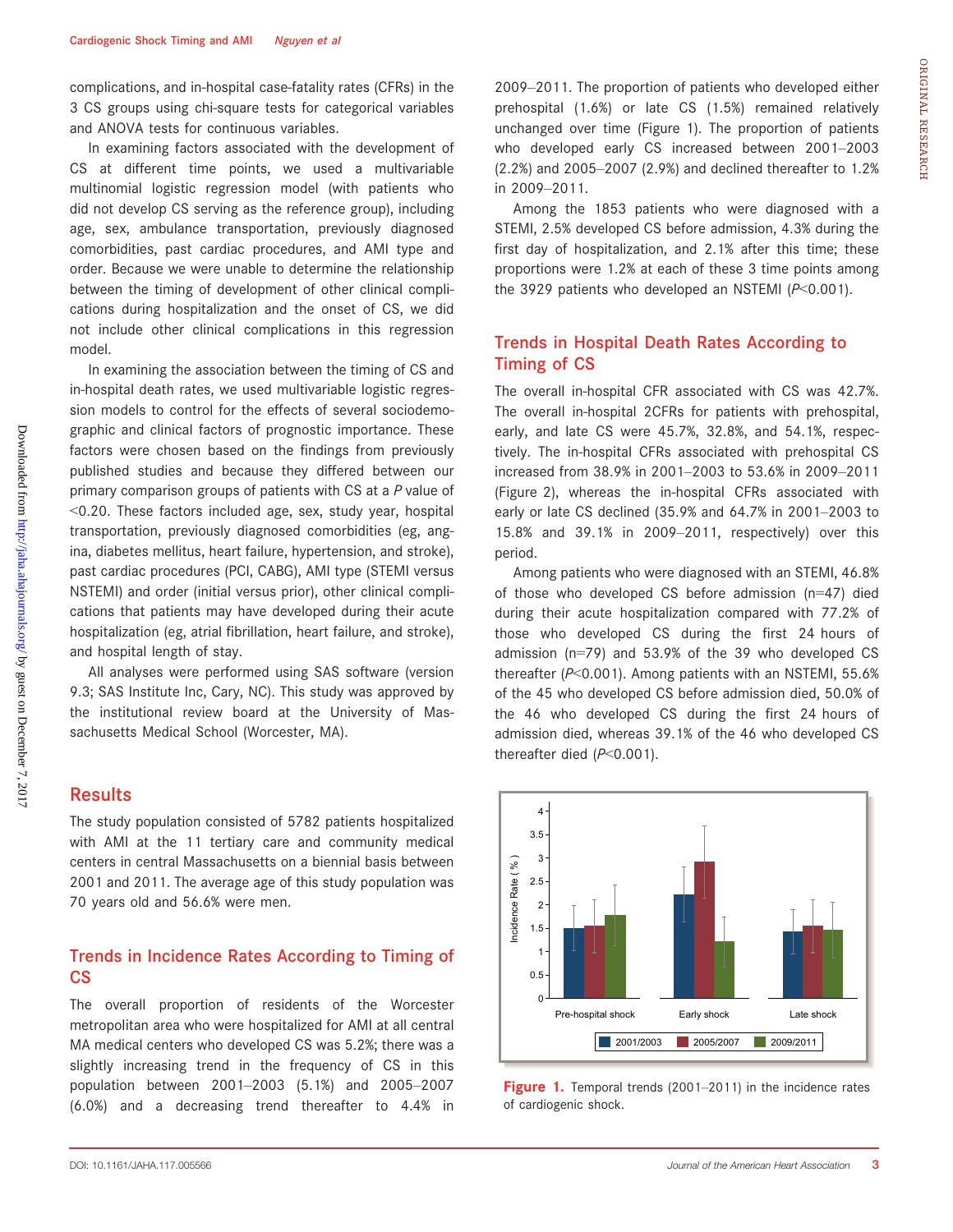

Figure 2. Temporal trends (2001-2011) in in-hospital case-fatality rates associated with cardiogenic shock.

## Patient Characteristics According to Timing of CS

Patients who developed CS were older than those who did not develop shock; patients in the late shock group were the oldest (Table 1). Patients with CS were more likely to have a do not resuscitate order, to have been transferred to all greater Worcester medical centers by ambulance, and to have been previously diagnosed with diabetes mellitus and heart failure (with the exception of the early CS patients), as compared with patients who did not develop CS. Patients who developed late onset CS were more likely to have been previously diagnosed with hypertension and stroke as compared with patients who did not develop this serious clinical complication. However, patients who developed prehospital CS were less likely to have a history of stroke, whereas patients who developed early CS were less likely to have had hypertension and stroke previously diagnosed, as compared with patients who did not develop this complication. Patients who developed early and late onset CS were more likely, whereas patients who developed prehospital CS were less likely, to have undergone cardiac catheterization and a subsequent PCI and/or CABG compared with patients who did not develop this complication.

On admission, patients who developed prehospital and late CS were less likely to have reported chest pain, more likely to have been diagnosed with an STEMI, and had lower systolic and diastolic blood pressure, estimated glomerular filtration rate, and blood cholesterol findings, but higher heart rate and blood glucose levels, as compared with patients who did not develop CS (Table 1).

#### Factors Associated With the Time of Onset of CS

After multivariable adjustment, patients aged 65 to 74 years were more likely to have developed early CS, whereas patients aged 75 years or older were more likely to have developed late CS, compared with younger patients (Table 2). Patients transported by ambulance were more likely, whereas those with a history of previously diagnosed stroke were less likely, to have developed prehospital and early CS compared with respective comparison groups. Patients with a history of previously diagnosed diabetes mellitus were more likely to have developed prehospital CS compared with those without this comorbid condition. Patients presenting with an STEMI were more likely to have developed CS at all 3 time points examined than patients who developed an NSTEMI.

## In-Hospital Management Practices According to Timing of CS

The proportion of patients who were treated with various cardiac medications was significantly lower in patients with prehospital and early CS (with the exception of angiotensin converting inhibitors/angiotensin receptor blockers in early shock patients), but higher in patients who developed CS at a later time (with the exception of beta-blockers) than among patients who did not develop CS (Table 3). The proportion of patients who underwent cardiac interventional procedures was lower in patients who developed prehospital CS, but higher in patients who developed either early or late CS, than patients who did not develop CS. The proportion of patients who received IABP support was higher in all patients who developed CS, and highest in patients who developed CS early during their hospitalization, compared with patients who did not develop CS. Although we were unable to determine whether coronary reperfusion/revascularization therapy occurred before or after the development of CS when these entities occurred on the same hospital day, we did collect information about whether or not a PCI or CABG surgery was performed within 24 hours of hospital arrival.

Among patients with prehospital CS, 38% of patients underwent a PCI compared with 23.5% of patients with late shock. Among patients with an STEMI, these percentages were 55.3% and 41%, respectively, among those with prehospital and late CS; these proportions were 20% and 8.7% among those with an NSTEMI. With regard to CABG surgery, 1.1%, and 2.4% of patients with prehospital and late CS underwent this procedure. These percentages were 0% and 2.6% for patients with an STEMI and 2.2% and 2.2% for patients with an NSTEMI.

## In-Hospital Clinical Complications and Death According to Timing of CS

Patients who developed CS at all 3 time points were more likely to have developed other important clinical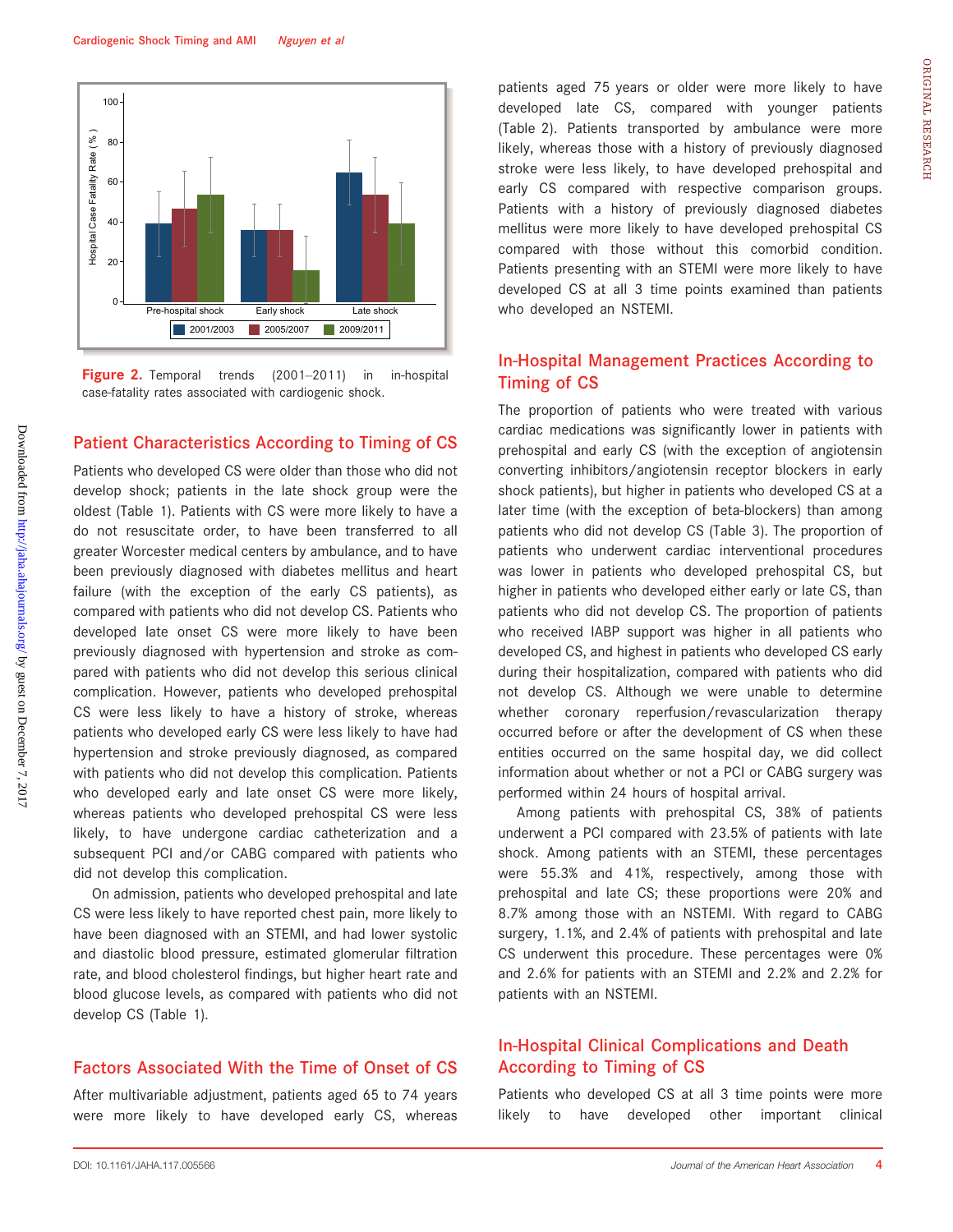#### Table 1. Patient Characteristics According to Timing of CS in Patients Hospitalized With AMI

|                                          | Prehospital<br>$CS$ (n=92) | Early CS<br>$(n=125)$ | Late CS<br>$(n=85)$ | No CS<br>$(n=5480)$ | $P$ Value |  |
|------------------------------------------|----------------------------|-----------------------|---------------------|---------------------|-----------|--|
| Age (mean, y)                            | 70.9                       | 71.1                  | 76.1                | 69.8                | < 0.01    |  |
| Age groups, %                            |                            |                       |                     |                     |           |  |
| $<$ 65 y                                 | 26.1                       | 28.0                  | 14.1                | 33.8                | < 0.01    |  |
| 65 to 74 y                               | 23.9                       | 29.6                  | 23.5                | 20.2                |           |  |
| $\geq$ 75 y                              | 50.0                       | 42.4                  | 62.4                | 46.0                |           |  |
| Male, %                                  | 54.4                       | 60                    | 45.9                | 56.8                | 0.19      |  |
| Any DNR, %                               | 45.7                       | 34.4                  | 37.7                | 22.9                | < 0.001   |  |
| Ambulance transportation, %              | 84.8                       | 80.8                  | 72.9                | 67.7                | < 0.001   |  |
| Prehospital delay duration (mean, h)     | 3.0                        | 2.9                   | 5.9                 | 3.8                 | 0.09      |  |
| Medical history, %                       |                            |                       |                     |                     |           |  |
| Angina                                   | 13.0                       | 13.6                  | 17.7                | 14.4                | 0.83      |  |
| Diabetes mellitus                        | 46.7                       | 36.0                  | 50.6                | 30.5                | 0.002     |  |
| Heart failure                            | 29.4                       | 19.2                  | 36.5                | 23.5                | 0.02      |  |
| Hypertension                             | 73.9                       | 68.0                  | 88.2                | 73.8                | 0.01      |  |
| <b>Stroke</b>                            | 6.5                        | 3.2                   | 15.3                | 11.8                | 0.006     |  |
| Cardiac procedure history, %             |                            |                       |                     |                     |           |  |
| Catheterization                          | 58.7                       | 81.6                  | 64.7                | 61.2                | < 0.001   |  |
| Percutaneous coronary intervention (PCI) | 19.6                       | 21.6                  | 25.9                | 20.1                | 0.61      |  |
| Coronary artery bypass grafting (CABG)   | 14.1                       | 13.6                  | 16.5                | 13.5                | 0.89      |  |
| Both PCI and CABG                        | 0.0                        | 3.2                   | 2.4                 | 0.7                 | 0.02      |  |
| Presenting symptoms, %                   |                            |                       |                     |                     |           |  |
| Chest pain                               | 54.4                       | 73.6                  | 62.4                | 73.3                | < 0.001   |  |
| Diaphoresis                              | 29.4                       | 33.6                  | 18.8                | 29.6                | 0.12      |  |
| Shortness of breath                      | 60.9                       | 60.8                  | 63.5                | 55.6                | 0.22      |  |
| AMI characteristics                      |                            |                       |                     |                     |           |  |
| STEMI, %                                 | 51.1                       | 63.2                  | 45.9                | 30.8                | < 0.001   |  |
| Initial                                  | 69.6                       | 67.2                  | 52.9                | 64.7                | 0.10      |  |
| Clinical parameters on admission, mean   |                            |                       |                     |                     |           |  |
| Systolic blood pressure, mm Hg           | 117.1                      | 117.8                 | 130.9               | 142.3               | < 0.001   |  |
| Diastolic blood pressure, mm Hg          | 68.3                       | 68.0                  | 72.3                | 77.5                | < 0.001   |  |
| Heart rate, beats/minute                 | 86.4                       | 89.2                  | 89.7                | 85.8                | 0.17      |  |
| Laboratory findings on admission, mean   |                            |                       |                     |                     |           |  |
| Blood glucose, mg/dL                     | 225.2                      | 205.0                 | 189.0               | 169.8               | < 0.001   |  |
| Estimated GFR, %                         | 45.9                       | 52.1                  | 47.1                | 56.6                | < 0.001   |  |
| Blood cholesterol, mg/dL                 | 148.3                      | 156                   | 154.3               | 171.3               | < 0.001   |  |

AMI indicates acute myocardial infarction; CS, cardiogenic shock; DNR, do not resuscitate; GFR, glomerular filtration rate; STEMI, ST-segment elevation myocardial infarction.

complications in comparison to patients who did not develop CS during their index hospitalization; the highest rates of these complications were observed in patients who developed late CS with the exception of third-degree atrioventricular block, which was more likely to occur in patients who developed prehospital CS (Table 4). Similarly, the in-hospital CFR were significantly higher in patients who did, as compared with those who did not, develop CS; the highest in-hospital mortality was observed in the late CS group, followed by patients with prehospital and early CS.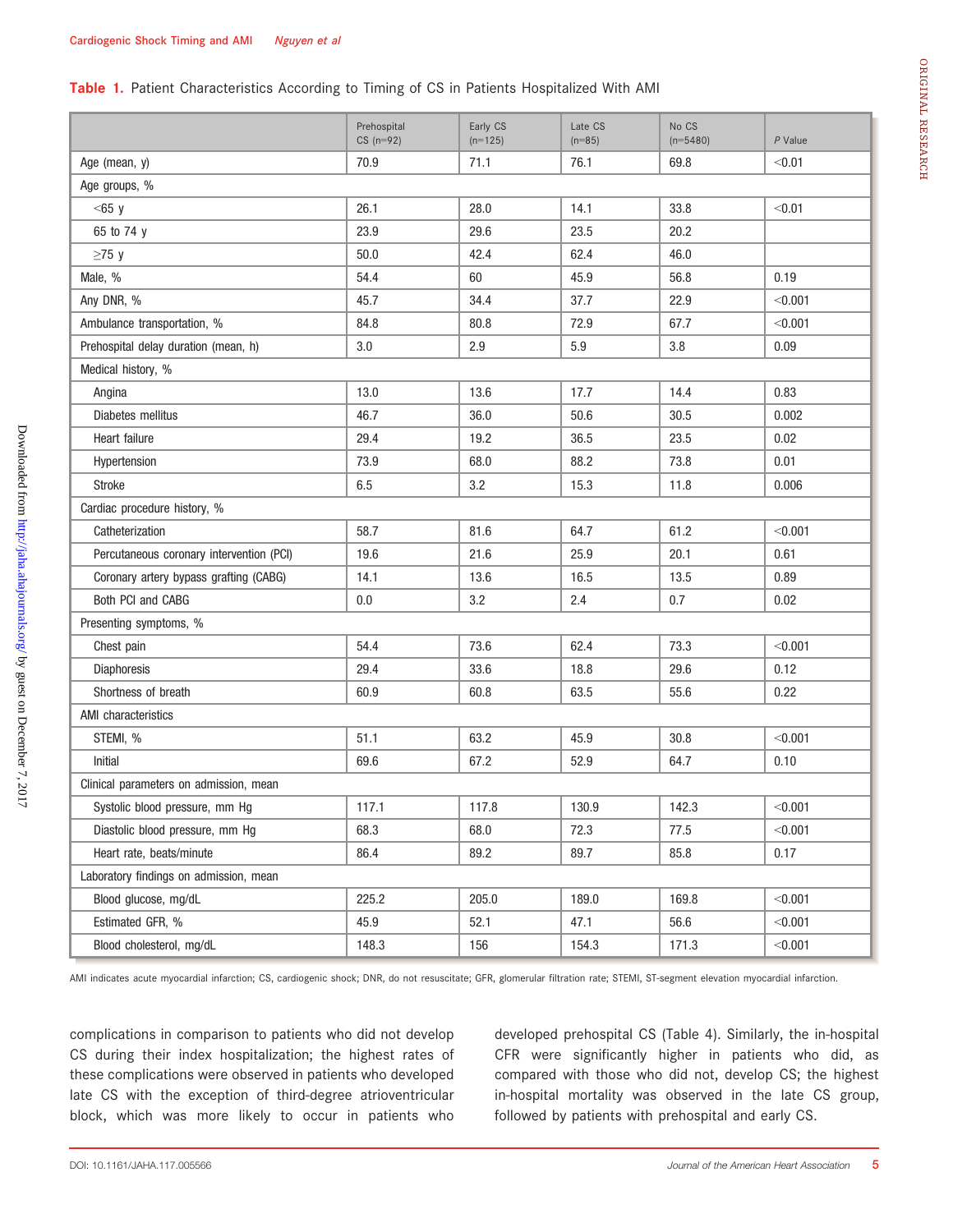#### Table 2. Factors Associated With the Timing of CS in Patients Hospitalized With AMI

|                                    |                          | Early CS                 |                     |  |  |  |
|------------------------------------|--------------------------|--------------------------|---------------------|--|--|--|
|                                    | Prehospital CS           | Late CS                  |                     |  |  |  |
|                                    | Odds Ratio (95% Cls)     |                          |                     |  |  |  |
| Age groups, y                      |                          |                          |                     |  |  |  |
| < 65                               | 1.00                     | 1.00                     | 1.00                |  |  |  |
| 65 to 74                           | $1.55(0.79 - 3.07)$      | 2.23 $(1.30 - 3.82)^{*}$ | $2.26(0.95 - 5.36)$ |  |  |  |
| >75                                | $0.99(0.52 - 1.93)$      | $1.49(0.87 - 2.53)$      | $2.93$ (1.34-6.40)* |  |  |  |
| Male                               | $1.18(0.70 - 1.99)$      | $0.87$ $(0.59 - 1.32)$   | $1.03(0.61 - 1.74)$ |  |  |  |
| Ambulance transportation           | 2.89 $(1.40 - 5.95)^*$   | 2.21 $(1.32 - 3.69)^*$   | $1.14(0.62 - 2.08)$ |  |  |  |
| <b>Medical history</b>             |                          |                          |                     |  |  |  |
| Angina                             | $0.81$ $(0.40-1.64)$     | $0.84(0.48 - 1.48)$      | $0.90(0.47 - 1.74)$ |  |  |  |
| Diabetes mellitus                  | $2.04$ (1.21-3.46)*      | $1.17(0.75 - 1.82)$      | $1.68(0.99 - 2.86)$ |  |  |  |
| Heart failure                      | $1.36(0.74 - 2.47)$      | $0.91(0.54 - 1.54)$      | $1.40(0.79 - 2.48)$ |  |  |  |
| Hypertension                       | $0.98$ $(0.54 - 1.79)$   | $0.84$ (0.53-1.31)       | $1.53(0.75 - 3.11)$ |  |  |  |
| <b>Stroke</b>                      | $0.29$ $(0.09 - 0.93)^*$ | $0.28$ (0.10-0.78)*      | $0.93(0.45 - 1.92)$ |  |  |  |
| Cardiac procedure history          |                          |                          |                     |  |  |  |
| Percutaneous coronary intervention | $1.17(0.55 - 2.50)$      | $1.35(0.74 - 2.47)$      | $1.07(0.52 - 2.21)$ |  |  |  |
| Coronary artery bypass grafting    | $1.00(0.49 - 2.06)$      | $1.24(0.71 - 2.19)$      | $1.30(0.67 - 2.51)$ |  |  |  |
| AMI characteristics                |                          |                          |                     |  |  |  |
| <b>STEMI</b>                       | 2.66 $(1.58 - 4.49)^*$   | 3.57 $(2.34 - 5.44)^*$   | $2.93$ (1.73-4.96)* |  |  |  |
| Initial                            | $1.18(0.65 - 2.15)$      | $1.01$ $(0.62 - 1.64)$   | $0.89(0.50 - 1.58)$ |  |  |  |

AMI indicates acute myocardial infarction; CS, cardiogenic shock; STEMI, ST-segment elevation myocardial infarction. \*Statistically significant.

The results of our multivariable adjusted logistic regression analyses, which controlled for a number of potentially confounding factors of prognostic importance, showed that patients who developed CS before hospital arrival and at any time during hospitalization were significantly more likely to have died compared with those who did not develop CS. Late CS was associated with the highest risk of dying during the hospital stay (adjusted odds ratio, 22.20; 95% CI, 12.25–40.22) followed by prehospital CS (adjusted OR, 9.19; 95% CI, 5.31–15.91) and early CS (adjusted odds ratio, 7.92; 95% CI, 5.04–12.46).

| Table 3. Hospital Management Practices According to Timing of CS in Patients Hospitalized with AMI |  |
|----------------------------------------------------------------------------------------------------|--|
|----------------------------------------------------------------------------------------------------|--|

|                                    | Prehospital<br>$CS$ (n=92) | Early CS<br>$(n=125)$ | Late CS<br>$(n=85)$ | No CS<br>$(n=5480)$ | $P$ Value |
|------------------------------------|----------------------------|-----------------------|---------------------|---------------------|-----------|
| In-hospital medications, %         |                            |                       |                     |                     |           |
| ACEI/ARBS                          | 44.6                       | 64.8                  | 65.9                | 64.8                | < 0.001   |
| Aspirin                            | 79.4                       | 90.4                  | 97.7                | 92.0                | < 0.001   |
| Beta-blockers                      | 64.1                       | 77.6                  | 85.9                | 90.5                | < 0.001   |
| Calcium-channel blockers           | 14.1                       | 12.0                  | 28.2                | 22.3                | < 0.005   |
| Lipid-lowering agents              | 58.7                       | 64.8                  | 76.5                | 73.7                | < 0.001   |
| In-hospital cardiac procedures, %  |                            |                       |                     |                     |           |
| Catheterization                    | 58.7                       | 81.6                  | 64.7                | 61.2                | < 0.001   |
| Percutaneous coronary intervention | 44.6                       | 67.2                  | 43.5                | 43.0                | < 0.001   |
| Coronary artery bypass grafting    | 3.3                        | 8.0                   | 12.9                | 6.3                 | < 0.05    |
| Intra-aortic balloon pump          | 41.3                       | 60.0                  | 42.4                | 3.5                 | < 0.001   |

ACEi indicates angiotensin converting enzyme inhibitors; AMI, acute myocardial infarction; ARBs, angiotensin II receptor blockers; CS, cardiogenic shock.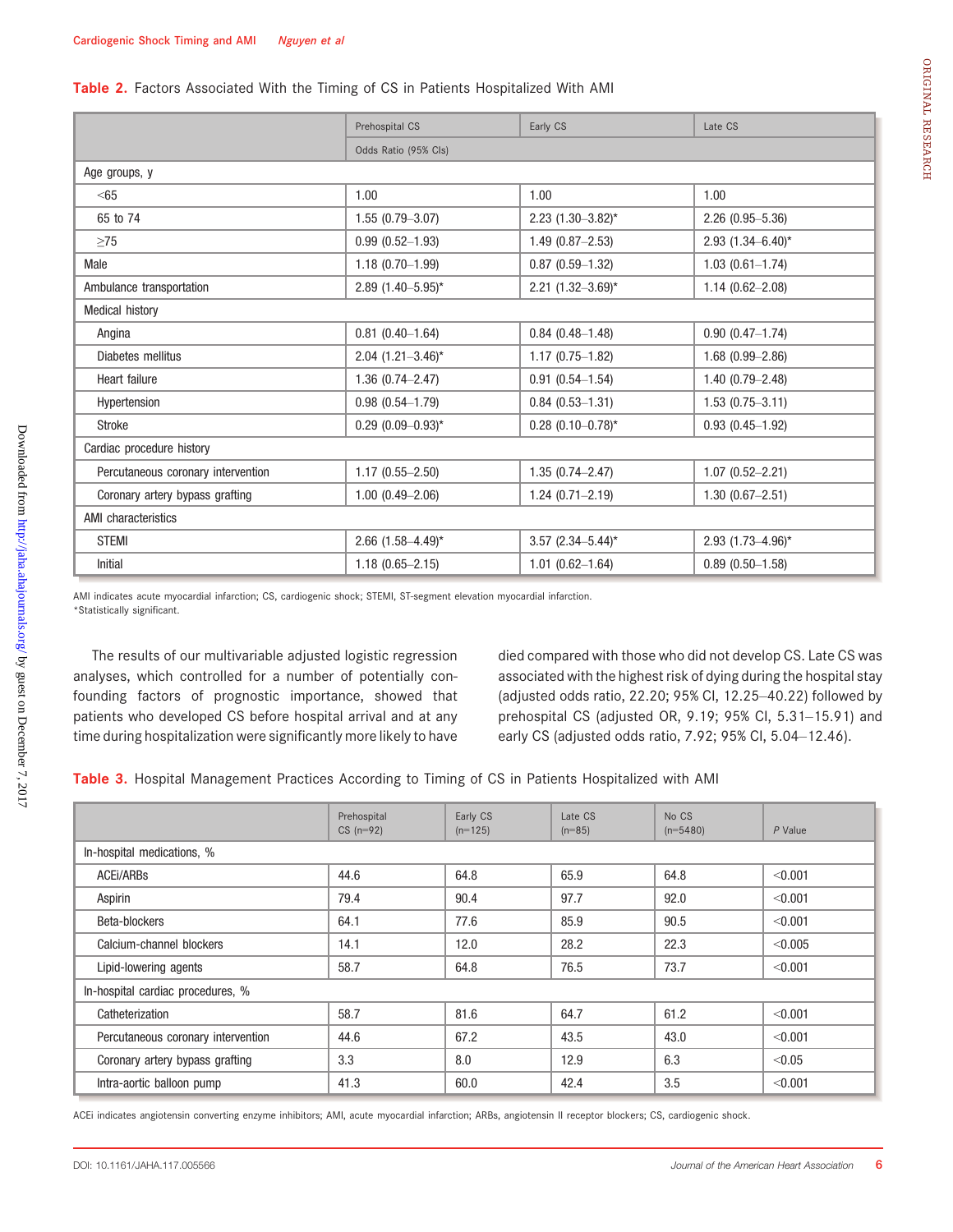Table 4. In-Hospital Clinical Complications and Death According to Timing of CS

|                                           | Prehospital<br>$CS$ (n=92) | Early CS<br>$(n=125)$ | Late CS<br>$(n=85)$ | No CS<br>$(n=5480)$ | $P$ Value |  |
|-------------------------------------------|----------------------------|-----------------------|---------------------|---------------------|-----------|--|
| In-hospital complications, %              |                            |                       |                     |                     |           |  |
| Third-degree<br>atrioventricular<br>block | 13.0                       | 4.0                   | 5.9                 | 1.4                 | < 0.001   |  |
| Atrial fibrillation                       | 32.6                       | 44.0                  | 49.4                | 19.1                | < 0.001   |  |
| Heart failure                             | 66.3                       | 76.8                  | 77.7                | 34.9                | < 0.001   |  |
| <b>Stroke</b>                             | 2.2                        | 1.6                   | 3.5                 | 1.6                 | 0.68      |  |
| Death                                     | 45.7                       | 32.8                  | 54.1                | 7.3                 | < 0.001   |  |

CS indicates cardiogenic shock.

## **Discussion**

The results of this study of  $\approx$  5800 patients hospitalized with AMI at all 11 medical centers in central Massachusetts between 2001 and 2011 showed that the frequency of prehospital, early, and late CS has remained either unchanged or inconsistently varied during the years under study. The short-term CFRs associated with prehospital CS have increased, whereas the in-hospital CFRs associated with early and late CS have declined, during the years under study. Late CS was associated with the highest risk of dying during hospitalization followed by prehospital and early CS.

## Trends in Incidence Rates According to Timing of CS

We showed that the frequency of prehospital CS among patients hospitalized with AMI has remained essentially unchanged (1.6%) during the years under study, results which are consistent with the findings from previous studies.<sup>7,9,15</sup> For example, a study of nearly 300 000 patients with an STEMI who were enrolled in the National Registry of Myocardial Infarction showed that the frequency of CS at the time of hospital admission remained relatively unchanged (2.5%) between 1995 and 2004.<sup>7</sup> Similarly, data from the AMIS (Acute Myocardial Infarction in Switzerland) Plus registry showed that the incidence rates of CS at the time of hospital admission remained stable (2.3%) between 1997 and 2006.<sup>9</sup> Of note, the frequency of prehospital CS in previous studies was slightly higher than that observed in our study, which may be attributed to differences in the respective study populations and working definitions of AMI and CS utilized. Similar relatively stable trends in the incidence rates of CS at the time of hospital presentation were noted in the multicenter GRACE (Global Registry of Acute Coronary Events) study, which included more than 65 000 patients who were

hospitalized with an acute coronary syndrome between 1999 and 2007.<sup>15</sup>

We found that the frequency of late CS remained relatively unchanged (1.5%), whereas the incidence of early-onset CS increased in early years and declined during later study years. A limited number of studies have examined the timing of CS during hospitalization for AMI, $^{12,13}$  but none have examined changing trends in the magnitude of this condition according to its timing. In the MILIS (Multicenter Investigation of the Limitation of Infarct Size) study, which included nearly 850 patients with AMI in the 1980s, the incidence of in-hospital CS was 7.1%, and one half of these patients developed shock ≥24 hours after hospital admission.<sup>13</sup> Similarly, in a study of  $\approx$  6000 patients hospitalized with AMI in 13 coronary care units in Israel between 1981 and 1983, 2.6% of patients developed CS during their hospitalization and two thirds of these patients developed this complication ≥24 hours after hospital admission.<sup>12</sup> Of note, these studies included a single study time point and data from more-distant years.

If we combined our data for patients with early- and lateonset CS, our findings are in agreement with the results from previous studies, which have shown that the incidence of inhospital CS has declined over time.<sup>9,15</sup> In the AMIS Plus registry, the frequency of in-hospital CS decreased from 10.6% in 1997 to 2.7% in 2006. $9$  Similarly, there was a declining trend in the frequency of in-hospital CS between 1999 and 2007 (5.1% versus 3.6%) in the GRACE study.<sup>15</sup> Data from 3 national French registries of more than 7500 patients hospitalized with AMI in 1995, 2000, and 2005 also showed declines in the prevalence of CS over time from 6.9% in 1995 to 5.7% in 2005. $25$  However, data from the National Registry of Myocardial Infarction showed that the incidence of this complication during hospitalization remained unchanged (6.1%) or even slightly increased between 1995 and 2004<sup>7</sup>; of note, this latter study only included patients with an STEMI. It remains important to more fully understand the clinical epidemiology and pathophysiological processes underlying the timing of CS, including their underlying pathogenesis, which has implications for the enhanced prevention, diagnosis, management, and prognosis of these patients.

## Trends in Hospital Death Rates According to Timing of CS

We found that the in-hospital CFRs associated with prehospital CS increased between 2001–2003 and 2009–2011 (38.9% to 53.6%), which is consistent with findings from the GRACE study.<sup>15</sup> In contrast, the AMIS Plus registry showed that the CFRs associated with CS at the time of hospital presentation declined between 1997 and 2006 (62.8% to 47.7%).<sup>9</sup>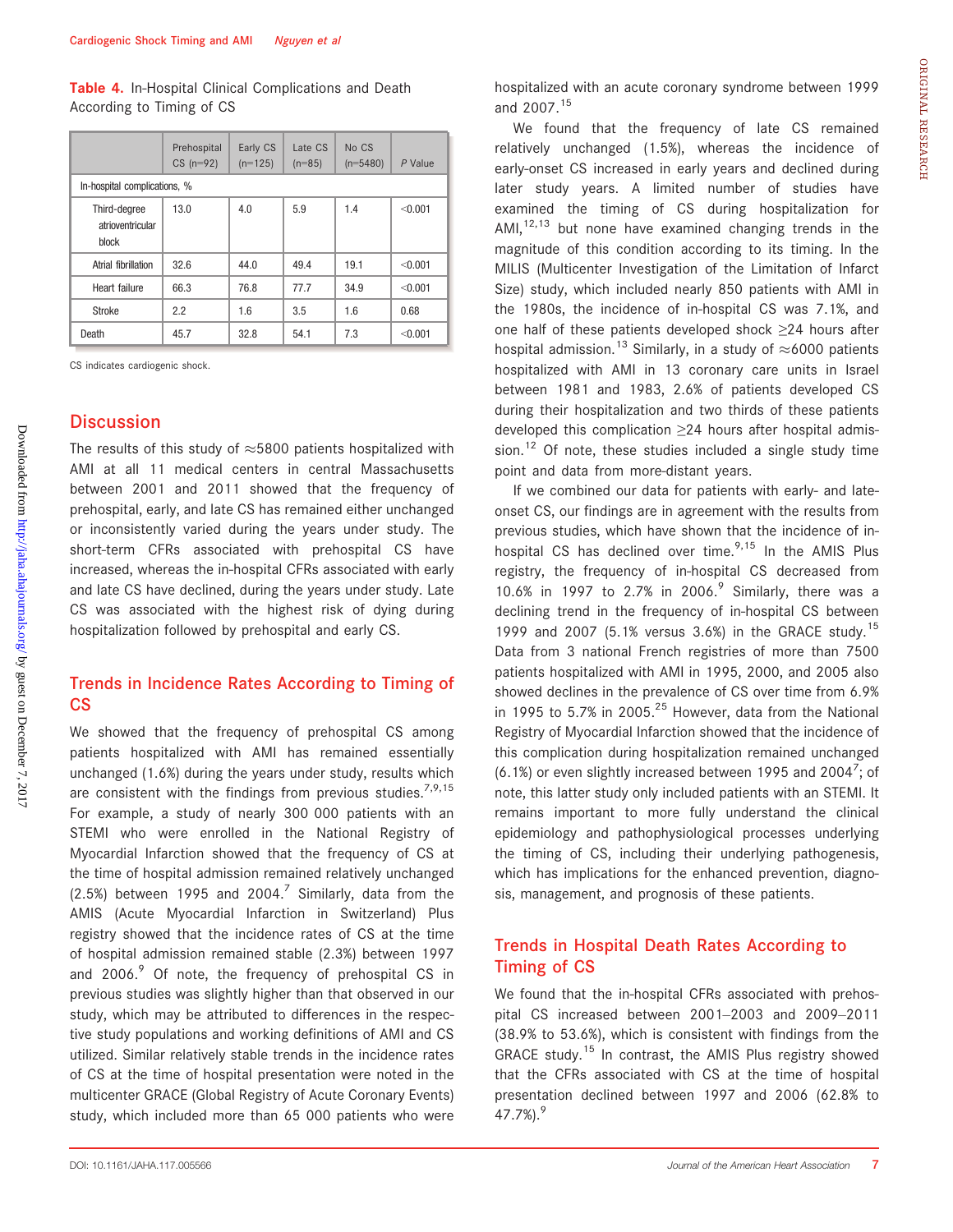The worsening trend in short-term death rates for patients who developed prehospital CS in our study is unclear, but of concern. Whereas the in-hospital CFRs improved over time for those with in-hospital CS, perhaps as a result of early and more-effective treatment approaches, patients suffering prehospital CS experienced poorer outcomes. One potential explanation for this observation is that patients hospitalized with AMI in recent years have a greater burden of comorbid conditions present coupled with less-than-optimal careseeking behaviors and prolonged prehospital delay times.<sup>8</sup> Another possible reason for our finding, which is supported by the observation that fewer patients with prehospital CS underwent an invasive procedure during their hospitalization than did participants free from prehospital CS, is that patients with prehospital CS were deemed to be too sick and at too high risk at the time of hospital admission to receive selected therapies.

Our study reinforces the need for more attention to be directed to patients who develop CS in the prehospital setting in clinical guidelines, research, and clinical practice and emphasis placed on the more-aggressive use of early revascularization in these high-risk patients.<sup>26–31</sup> The use of IABP is recommended,31,32 and although newer interventional devices have provided better hemodynamic support than the use of conventional IABP, none of these devices have yet been shown to favorably improve survival compared with the use of IABP.33,34

The in-hospital CFRs associated with early or late CS in the present study declined between 2001–2003 and 2009–2011, which are consistent with the results of previous studies.<sup>7,9,15</sup> In the AMIS Plus study, the hospital CFRs for CS developing during hospitalization for AMI declined from 60.9% to 48.9% between 1997 and 2006.<sup>9</sup> Similarly, declines in the hospital death rates associated with CS were observed in the National Registry of Myocardial Infarction between 1995 and 2004  $(60.3\%$  to 47.9%)<sup>7</sup> and in 3 nation-wide French registries of more than 7500 patients hospitalized with AMI in 1995, 2000, and 2005.<sup>25</sup>

Previous studies have suggested that the declining trend in mortality associated with CS complicating AMI was mainly attributed to the early and aggressive use of evidence-based medications and coronary interventions, including the use of balloon pumps.<sup>7-11,25,26,28,35</sup> However, a recent report from the National Cardiovascular Database Registry Cath-PCI registry, which included more than 56 000 patients with CS complicating AMI who underwent a PCI within 24 hours from acute symptom onset, showed that the hospital death rate for this patient group increased between 2005–2006 (27.6%) and 2011–2013 (30.6%).<sup>36</sup> This finding highlights the importance of additional research into the use of various therapeutic approaches to improve the short-term outcomes for patients who develop CS.

## Factors Associated With the Time of Onset of CS

We found that older patients, patients transported by ambulance, those with a history of previously diagnosed diabetes mellitus, and patients who presented with an STEMI were more likely to develop CS compared with respective comparison groups. These findings are consistent with the results from previous studies<sup>9,13–15</sup> On the other hand, patients who had a history of previously diagnosed stroke were less likely to have developed prehospital and early CS. In the GRACE study, the frequency of having a previous stroke was higher in patients who developed in-hospital CS than in patients who did not develop  $CS^{15}$  whereas results from the SPRINT (Systolic Blood Pressure Intervention Trial) study found that a history of stroke was an independent predictor for the development of in-hospital  $CS.<sup>12</sup>$ 

The results of our study reinforce the need for a moredetailed examination of the factors associated with CS, including the role of other factors, such as prehospital management practices, patient's sociodemographic characteristics, comorbid conditions, size of the acute infarct, and impact of coronary reperfusion therapy, to provide insights into clinical practice guidelines to assist in the secondary prevention of this serious complication. This is a complicated undertaking given the heterogeneity of patients who develop CS and possible differing underlying mechanisms involved that lead to the development of this serious clinical syndrome.

Our findings also emphasize the relevance of educating paramedics to promptly recognize the development of CS and initiate treatment of this condition during ambulance transport to a nearby hospital for the management of AMI.

## In-Hospital Management According to Timing of CS

Our study found that the proportion of patients who were treated with various cardiac medications was lower in patients with prehospital and early CS, but higher in patients who developed late-onset shock in comparison to patients who did not develop CS. Of note, several of these medications are often withheld because of the presence of hypotension,  $37$  and we were unable to determine the relationship between timing of treatments given during hospitalization and the development of CS. The proportion of patients who underwent cardiac procedures was lower in patients who experienced prehospital CS, but higher in patients who developed either early or late CS, than was observed in patients who did not develop CS. Similar findings were reported from a study of more than 10 000 patients in the Euro-Heart-Survey ACS between 2000 and  $2001.<sup>11</sup>$  We also found considerable differences in the frequency of use of early PCI and CABG surgery in patients with prehospital versus late CS and according to the type of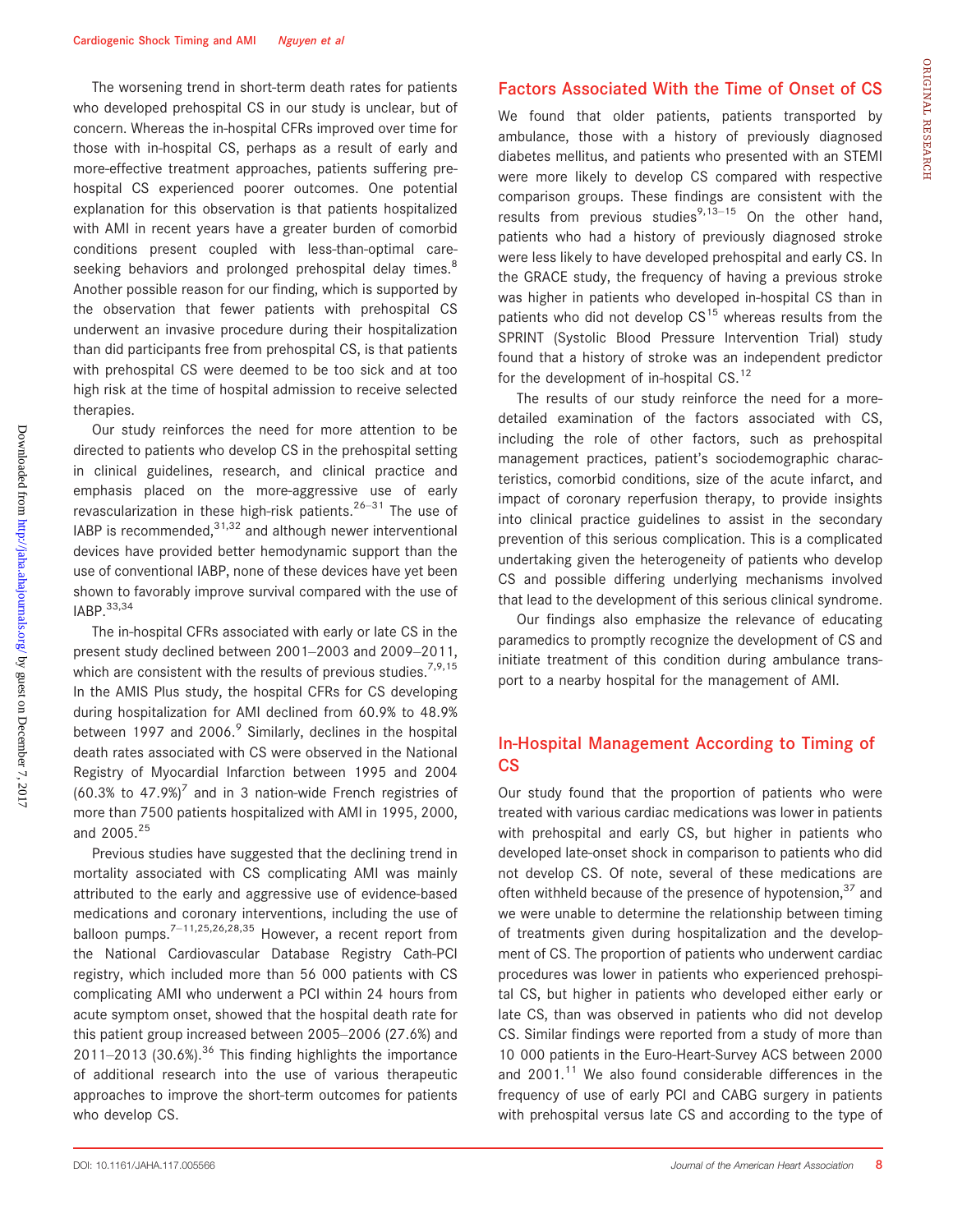AMI. Patients who developed prehospital shock were more likely to have undergone a PCI during the first 24 hours of hospital admission than patients who developed late-onset CS whereas patients who developed late onset CS were more likely to have undergone early CABG surgery than patients who developed prehospital CS. Given the observational nature of this study, however, and the difficulties in interpreting the relationship between occurrence of CS and the timing of coronary revascularization, caution should be exercised in the interpretation of these data. Future studies should more systematically examine the relation between the timing of these revascularization procedures and the onset of CS, given the potential benefits associated with the use of these interventional procedures.

On the other hand, our findings differ from the results of several previous studies. For example, in the AMIS Plus study, patients with CS, regardless of timing, were less likely to have received effective cardiac medications, and were more likely to have received IABP support, compared with patients without this complication. $9$  Furthermore, in this study, patients who developed CS on hospital admission were more likely (45.4% versus 39.0%), whereas patients who developed this complication during hospitalization were less likely (24.6% versus 39.0%), to have undergone a PCI compared with those who did not develop this complication. $9$  In the GRACE study, patients with CS both on admission and during hospitalization were less likely to have received effective cardiac medications, but were more likely to have undergone a PCI and IABP, compared with patients without this complication.<sup>15</sup>

## In-Hospital Clinical Complications and Death According to Timing of CS

In the present study, patients who developed CS at all 3 time points were at significantly higher risk for developing other important clinical complications and dying during their index hospitalization for AMI compared with patients who did not develop CS. Indeed, patients who developed late CS were at more than 20 times higher risk for dying, followed by patients with prehospital shock (9 times), and those who developed CS early during their acute hospitalization (8 times), than patients who did not develop this complication.

Our results are consistent with findings from the AMIS Plus registry and the GRACE study, which showed that the CFRs associated with in-hospital CS were higher than that associated with prehospital  $CS$ .<sup>9,15</sup> One possible explanation is that patients with late CS are more likely to be older, to have more comorbidities present, and to develop other clinical complications compared with patients with prehospital CS. The development of late CS is likely attributed to the failure of the initial treatments prescribed that protect against the adverse

hemodynamic consequences of a large infarction and associated mechanical complications, whereas prehospital CS may be attributed to arrhythmias or stunned myocardium that could heal after prompt treatment. In contrast, a report from the SHOCK (Should We Emergently Revascularize Occluded Coronaries for Cardiogenic Shock) trial registry (1993–1997) showed that short-term mortality was higher in patients with early (<24 hours) versus late CS (≥24 hours; 62.6% versus 53.6%); the latter findings may be attributed, in part, to selection bias, in which there was under-representation of more-complex patients who developed CS.<sup>16</sup>

Because the use of effective treatments in this study and in previous studies was somewhat suboptimal, more-aggressive and timely use of effective cardiac treatment approaches is encouraged to improve the short-term outcomes of these high-risk patients.

#### Study Strengths and Limitations

This study has several strengths, including its populationbased design that captured the vast majority of cases of AMI that occurred among residents of central Massachusetts. Our data present a more real-world perspective of decade-long trends in the magnitude and outcomes associated with the timing of CS in patients hospitalized with AMI. However, the absolute number of patients with CS remained relatively small compared with data from large national registries or multicenter, randomized trials. Furthermore, because the exact time of onset of AMI was unable to be determined, CS was categorized into 3 distinct groups based on the date of hospital admission, and we were unable to further refine this time interval because of the manner in which this information was collected and recorded. The majority of our study population was white, which may limit the generalizability of the present findings, and we did not have information available about the duration of transport time to each of our central Massachusetts study hospitals. We did not have information available on several patient associated characteristics (eg, socioeconomic status), which may have confounded some of the observed associations, nor did we collect information about the use of invasive hemodynamic monitoring or inotropic or vasopressor agents in this patient population. Finally, we did not collect information about the occurrence of out-of-hospital cardiac arrests in residents of central Massachusetts during the years under study, which may have affected not only the characteristics of our hospitalized patient population, but also the declining death rate we observed in patients with prehospital CS may have been attributed to changes in both the magnitude and characteristics of patients who experienced out-of-hospital cardiac arrest and who survived long enough to be admitted to central Massachusetts hospitals with an AMI.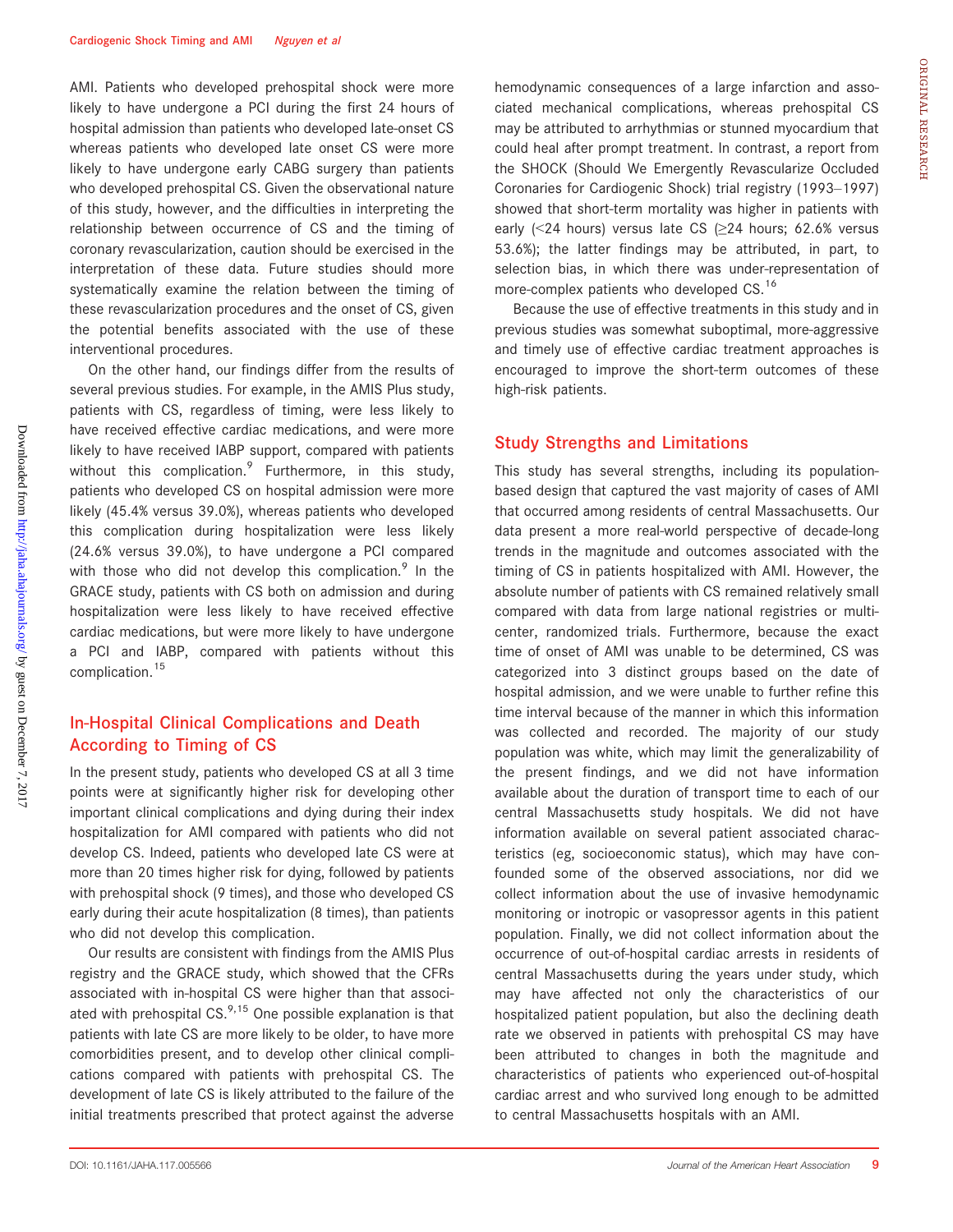## **Conclusions**

Despite encouraging declines in the death rates associated with early and late CS in patients hospitalized with AMI, the death rates associated with prehospital CS increased during the years under study. This finding underscores the importance of the greater attention that needs to be directed to patients who develop prehospital CS. More-aggressive use of early coronary revascularization in conjunction with cardiac support therapies should be encouraged in these patients to improve their outcomes. Future studies remain needed to understand the increasing death rates associated with prehospital CS found in our study, and to inform moreoptimal treatment strategies for the prevention and management of CS prehospitalization and during hospitalization for AMI.

Patients who developed CS regardless of timing experienced high in-hospital death rates. Effective treatments potentially preventing and treating CS should be encouraged to be used early and more aggressively in high-risk patient groups to ensure the optimal utilization of effective treatment strategies, and to improve patients' outcomes.

#### Acknowledgments

We express our appreciation to all persons involved in the review of data for this project during the years under study. This study was made possible through the cooperation of the administration, medical records, and cardiology departments of participating Worcester metropolitan area hospitals.

## Sources of Funding

This work was supported by the National Institutes of Health National Heart, Lung, and Blood Institute grant 5R01HL035434 and 5U01HL05268 (R.J.G, D.D.M., and J.M.G). Partial salary support is additionally provided by the National Institutes of Health/National Center for Advancing Translational Sciences (NCATS; formerly the National Center for Research Resources [NCRR]) grant UL1RR031982 (R.J.G.), and National Institutes of Health/National Heart, Lung, and Blood Institute grant KL2RR031981 (D.D.M.).

#### **Disclosures**

None.

#### References

- 1. Hasdai D, Topol EJ, Califf RM, Berger PB, Holmes DR Jr. Cardiogenic shock complicating acute coronary syndromes. Lancet. 2000;356:749–756.
- 2. Goldberg RJ, Gore JM, Alpert JS, Dalen JE. Recent changes in attack and survival rates of acute myocardial infarction (1975 through 1981). The Worcester Heart Attack Study. JAMA. 1986;255:2774–2779.
- 3. Goldberg RJ, Gore JM, Alpert JS, Dalen JE. Incidence and case fatality rates of acute myocardial infarction (1975–1984): the Worcester Heart Attack Study. Am Heart J. 1988;115:761–767.
- 4. Goldberg RJ, Gore JM, Alpert JS, Osganian V, de Groot J, Bade J, Chen Z, Frid D, Dalen JE. Cardiogenic shock after acute myocardial infarction. Incidence and mortality from a community-wide perspective, 1975 to 1988. N Engl J Med. 1991;325:1117–1122.
- 5. Goldberg RJ, Samad NA, Yarzebski J, Gurwitz J, Bigelow C, Gore JM. Temporal trends in cardiogenic shock complicating acute myocardial infarction. N Engl J Med. 1999;340:1162–1168.
- 6. Goldberg RJ, Spencer FA, Gore JM, Lessard D, Yarzebski J. Thirty-year trends (1975 to 2005) in the magnitude of, management of, and hospital death rates associated with cardiogenic shock in patients with acute myocardial infarction: a population-based perspective. Circulation. 2009;119:1211–1219.
- 7. Babaev A, Frederick PD, Pasta DJ, Every N, Sichrovsky T, Hochman JS; NRMI Investigators. Trends in management and outcomes of patients with acute myocardial infarction complicated by cardiogenic shock. JAMA. 2005;294:448–454.
- 8. Goldberg RJ, Makam RC, Yarzebski J, McManus DD, Lessard D, Gore JM. Decade-long trends (2001–2011) in the incidence and hospital death rates associated with the in-hospital development of cardiogenic shock after acute myocardial infarction. Circulation. 2016;9:117–125.
- 9. Jeger RV, Radovanovic D, Hunziker PR, Pfisterer ME, Stauffer JC, Erne P, Urban P; AMIS Plus Registry Investigators. Ten-year trends in the incidence and treatment of cardiogenic shock. Ann Intern Med. 2008;149:618–626.
- 10. Menon V, Hochman JS, Stebbins A, Pfisterer M, Col J, Anderson RD, Hasdai D, Holmes DR, Bates ER, Topol EJ, Califf RM, Ohman EM. Lack of progress in cardiogenic shock: lessons from the GUSTO trials. Eur Heart J. 2000;21:1928-1936.
- 11. Lakobishvili Z, Behar S, Boyko V, Battler A, Hasdai D. Does current treatment of cardiogenic shock complicating the acute coronary syndromes comply with guidelines?. Am Heart J. 2005;149:98–103.
- 12. Leor J, Goldbourt U, Reicher-Reiss H, Kaplinsky E, Behar S. Cardiogenic shock complicating acute myocardial infarction in patients without heart failure on admission: incidence, risk factors, and outcome. SPRINT Study Group. Am J Med. 1993;94:265–273.
- 13. Hands ME, Rutherford JD, Muller JE, Davies G, Stone PH, Parker C, Braunwald E. The in-hospital development of cardiogenic shock after myocardial infarction: incidence, predictors of occurrence, outcome and prognostic factors. The MILIS Study Group. J Am Coll Cardiol 1989;14:40-46, discussion 47-48.
- 14. De Luca G, Savonitto S, Greco C, Parodi G, Dajelli Ermolli NC, Silva C, Lucci D, Gonzini L, Maggioni AP, Cuccia C; BLITZ Investigators. Cardiogenic shock developing in the coronary care unit in patients with ST-elevation myocardial infarction. J Cardiovasc Med. 2008;9:1023–1029.
- 15. Awad HH, Anderson FA Jr, Gore JM, Goodman SG, Goldberg RJ. Cardiogenic shock complicating acute coronary syndromes: insights from the Global Registry of Acute Coronary Events. Am Heart J. 2012;163:963–971.
- 16. Webb JG, Sleeper LA, Buller CE, Boland J, Palazzo A, Buller E, White HD, Hochman JS. Implications of the timing of onset of cardiogenic shock after acute myocardial infarction: a report from the SHOCK Trial Registry. Should we emergently revascularize occluded coronaries for cardiogenic shock? J Am Coll Cardiol. 2000;3(Suppl A):1084–1090.
- 17. Floyd KC, Yarzebski J, Spencer FA, Lessard D, Dalen JE, Alpert JS, Gore JM, Goldberg RJ. A 30-year perspective (1975–2005) into the changing landscape of patients hospitalized with initial acute myocardial infarction: Worcester Heart Attack Study. Circulation. 2009;2:88–95.
- 18. Goldberg RJ, Yarzebski J, Lessard D, Gore JM. A two-decades (1975 to 1995) long experience in the incidence, in-hospital and long-term case-fatality rates of acute myocardial infarction: a community-wide perspective. J Am Coll Cardiol. 1999;33:1533–1539.
- 19. McManus DD, Gore J, Yarzebski J, Spencer F, Lessard D, Goldberg RJ. Recent trends in the incidence, treatment, and outcomes of patients with STEMI and NSTEMI. Am J Med. 2011;124:40–47.
- 20. Jneid H, Anderson JL, Wright RS, Adams CD, Bridges CR, Casey DE Jr, Ettinger SM, Fesmire FM, Ganiats TG, Lincoff AM, Peterson ED, Philippides GJ, Theroux P, Wenger NK, Zidar JP. 2012 ACCF/AHA focused update of the guideline for the management of patients with unstable angina/non-ST-elevation myocardial infarction (updating the 2007 guideline and replacing the 2011 focused update): a report of the American College of Cardiology Foundation/American Heart Association Task Force on Practice Guidelines. J Am Coll Cardiol. 2012;60:645–681.
- 21. O'Gara PT, Kushner FG, Ascheim DD, Casey DE Jr, Chung MK, de Lemos JA, Ettinger SM, Fang JC, Fesmire FM, Franklin BA, Granger CB, Krumholz HM, Linderbaum JA, Morrow DA, Newby LK, Ornato JP, Ou N, Radford MJ, Tamis-Holland JE, Tommaso CL, Tracy CM, Woo YJ, Zhao DX, Anderson JL, Jacobs AK, Halperin JL, Albert NM, Brindis RG, Creager MA, DeMets D, Guyton RA, Hochman JS, Kovacs RJ, Kushner FG, Ohman EM, Stevenson WG, Yancy CW;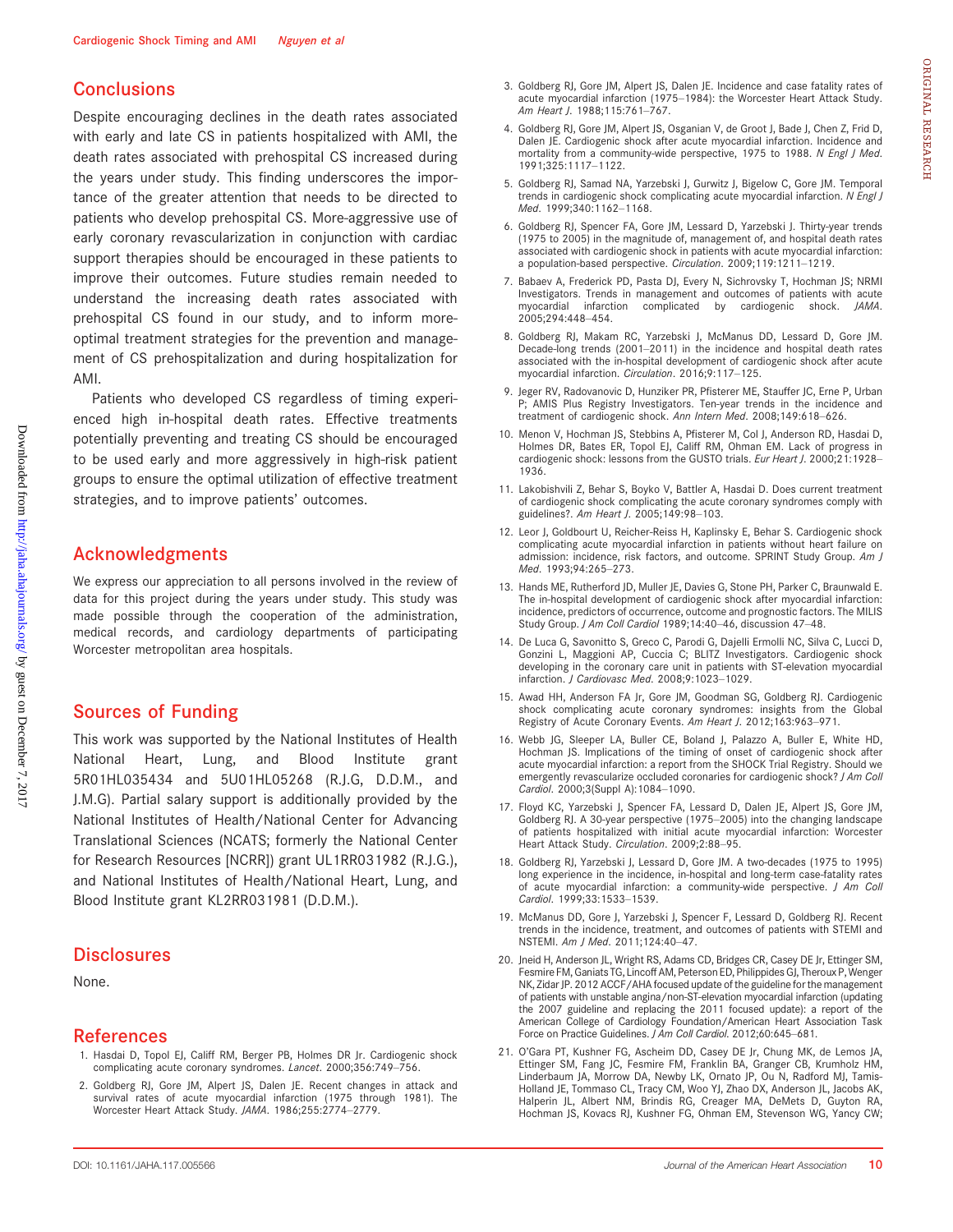American College of Cardiology Foundation/American Heart Association Task Force on Practice Guidelines. ACCF/AHA guideline for the management of STelevation myocardial infarction: a report of the American College of Cardiology Foundation/American Heart Association Task Force on Practice Guidelines. Circulation. 2013;2013:e362–e425.

- 22. Goldberg RJ, Yarzebski J, Lessard D, Wu J, Gore JM. Recent trends in the incidence rates of and death rates from atrial fibrillation complicating initial acute myocardial infarction: a community-wide perspective. Am Heart J. 2002;143:519–527.
- 23. McManus DD, Chinali M, Saczynski JS, Gore JM, Yarzebski J, Spencer FA, Lessard D, Goldberg RJ. 30-year trends in heart failure in patients hospitalized with acute myocardial infarction. Am J Cardiol. 2011;107:353-359.
- 24. Saczynski JS, Spencer FA, Gore JM, Gurwitz JH, Yarzebski J, Lessard D, Goldberg RJ. Twenty-year trends in the incidence of stroke complicating acute myocardial infarction: Worcester Heart Attack Study. Arch Intern Med. 2008;168:2104–2110.
- 25. Aissaoui N, Puymirat E, Tabone X, Charbonnier B, Schiele F, Lefèvre T, Durand E, Blanchard D, Simon T, Cambou J-P, Danchin N. Improved outcome of cardiogenic shock at the acute stage of myocardial infarction: a report from the USIK 1995, USIC 2000, and FAST-MI French Nationwide Registries. Eur Heart J. 2012;33:2535–2543.
- 26. Hochman JS, Sleeper LA, Webb JG, Sanborn TA, White HD, Talley JD, Buller CE, Jacobs AK, Slater JN, Col J, McKinlay SM, LeJemtel TH. Early revascularization in acute myocardial infarction complicated by cardiogenic shock. SHOCK Investigators. Should we emergently revascularize occluded coronaries for cardiogenic shock. N Engl J Med. 1999;341:625-634.
- 27. Hochman JS, Sleeper LA, Webb JG, Dzavik V, Buller CE, Aylward P, Col J, White HD; SHOCK Investigators. Early revascularization and long-term survival in cardiogenic shock complicating acute myocardial infarction. JAMA. 2006;295:2511–2515.
- 28. Hochman JS, Sleeper LA, Godfrey E, McKinlay SM, Sanborn T, Col J, LeJemtel T. Should we emergently revascularize occluded coronaries for cardiogenic shock: an international randomized trial of emergency PTCA/CABG-trial design. The SHOCK Trial Study Group. Am Heart J. 1999;137:313-321.
- 29. Amsterdam EA, Wenger NK, Brindis RG, Casey DE Jr, Ganiats TG, Holmes DR Jr, Jaffe AS, Jneid H, Kelly RF, Kontos MC, Levine GN, Liebson PR, Mukherjee D, Peterson ED, Sabatine MS, Smalling RW, Zieman SJ; American College of Cardiology; American Heart Association Task Force on Practice Guidelines; Society for Cardiovascular Angiography and Interventions; Society of Thoracic Surgeons; American Association for Clinical Chemistry. 2014 AHA/ACC guideline for the management of patients with non-ST-elevation acute coronary syndromes: a report of the American College of Cardiology/ American Heart Association Task Force on Practice Guidelines. J Am Coll Cardiol. 2014;64:e139–228.
- 30. Levine GN, Bates ER, Blankenship JC, Bailey SR, Bittl JA, Cercek B, Chambers CE, Ellis SG, Guyton RA, Hollenberg SM, Khot UN, Lange RA, Mauri L, Mehran

R, Moussa ID, Mukherjee D, Ting HH, O'Gara PT, Kushner FG, Ascheim DD, Brindis RG, Casey DE Jr, Chung MK, de Lemos JA, Diercks DB, Fang JC, Franklin BA, Granger CB, Krumholz HM, Linderbaum JA, Morrow DA, Newby LK, Ornato JP, Ou N, Radford MJ, Tamis-Holland JE, Tommaso CL, Tracy CM, Woo YJ, Zhao DX. 2015 ACC/AHA/SCAI focused update on primary percutaneous coronary intervention for patients with ST-elevation myocardial infarction: an update of the 2011 ACCF/AHA/SCAI guideline for percutaneous coronary intervention and the 2013 ACCF/AHA guideline for the management of ST-elevation<br>myocardial infarction. J Am Coll Cardiol. 2016;67:1235-1250.

- 31. American College of Emergency Physicians; Society for Cardiovascular Angiography and Interventions; O'Gara PT, Kushner FG, Ascheim DD, Casey DE Jr, Chung MK, de Lemos JA, Ettinger SM, Fang JC, Fesmire FM, Franklin BA, Granger CB, Krumholz HM, Linderbaum JA, Morrow DA, Newby LK, Ornato JP, Ou N, Radford MJ, Tamis-Holland JE, Tommaso CL, Tracy CM, Woo YJ, Zhao DX, Anderson JL, Jacobs AK, Halperin JL, Albert NM, Brindis RG, Creager MA, DeMets D, Guyton RA, Hochman JS, Kovacs RJ, Kushner FG, Ohman EM, Stevenson WG, Yancy CW. 2013 ACCF/AHA guideline for the management of ST-elevation myocardial infarction: a report of the American College of Cardiology Foundation/American Heart Association Task Force on Practice Guidelines. J Am Coll Cardiol. 2013;61:e78–140.
- 32. Thiele H, Ohman EM, Desch S, Eitel I, de Waha S. Management of cardiogenic shock. Eur Heart J. 2015;36:1223–1230.
- 33. Seyfarth M, Sibbing D, Bauer I, Fröhlich G, Bott-Flügel L, Byrne R, Dirschinger J, Kastrati A, Schömig A. A randomized clinical trial to evaluate the safety and efficacy of a percutaneous left ventricular assist device versus intra-aortic balloon pumping for treatment of cardiogenic shock caused by myocardial infarction. J Am Coll Cardiol. 2008;52:1584–1588.
- 34. Ouweneel DM, Eriksen E, Sjauw KD, van Dongen IM, Hirsch A, Packer EJ, Vis MM, Wykrzykowska JJ, Koch KT, Baan J, de Winter RJ, Piek JJ, Lagrand WK, de Mol BA, Tijssen JG, Henriques JP, Impella CP. Versus intra-aortic balloon pump in acute myocardial infarction complicated by cardiogenic shock: the IMPRESS trial. J Am Coll Cardiol. 2017;69:278–287.
- 35. Reynolds HR, Hochman JS. Cardiogenic shock: current concepts and improving outcomes. Circulation. 2008;117:686–697.
- 36. Wayangankar SA, Bangalore S, McCoy LA, Jneid H, Latif F, Karrowni W, Charitakis K, Feldman DN, Dakik HA, Mauri L, Peterson ED, Messenger J, Roe M, Mukherjee D, Klein A. Temporal trends and outcomes of patients undergoing percutaneous coronary interventions for cardiogenic shock in the setting of acute myocardial infarction: a report from the CathPCI Registry. JACC Cardiovasc Interv. 2016;9:341–351.
- 37. Gunnar RM, Bourdillon PD, Dixon DW, Fuster V, Karp RB, Kennedy JW, Klocke FJ, Passamani ER, Pitt B, Rapaport E. ACC/AHA guidelines for the early management of patients with acute myocardial infarction. A report of the American College of Cardiology/American Heart Association Task Force on Assessment of Diagnostic and Therapeutic Cardiovascular Procedures (subcommittee to develop guidelines for the early management of patients with acute myocardial infarction). Circulation. 1990;82:664–707.